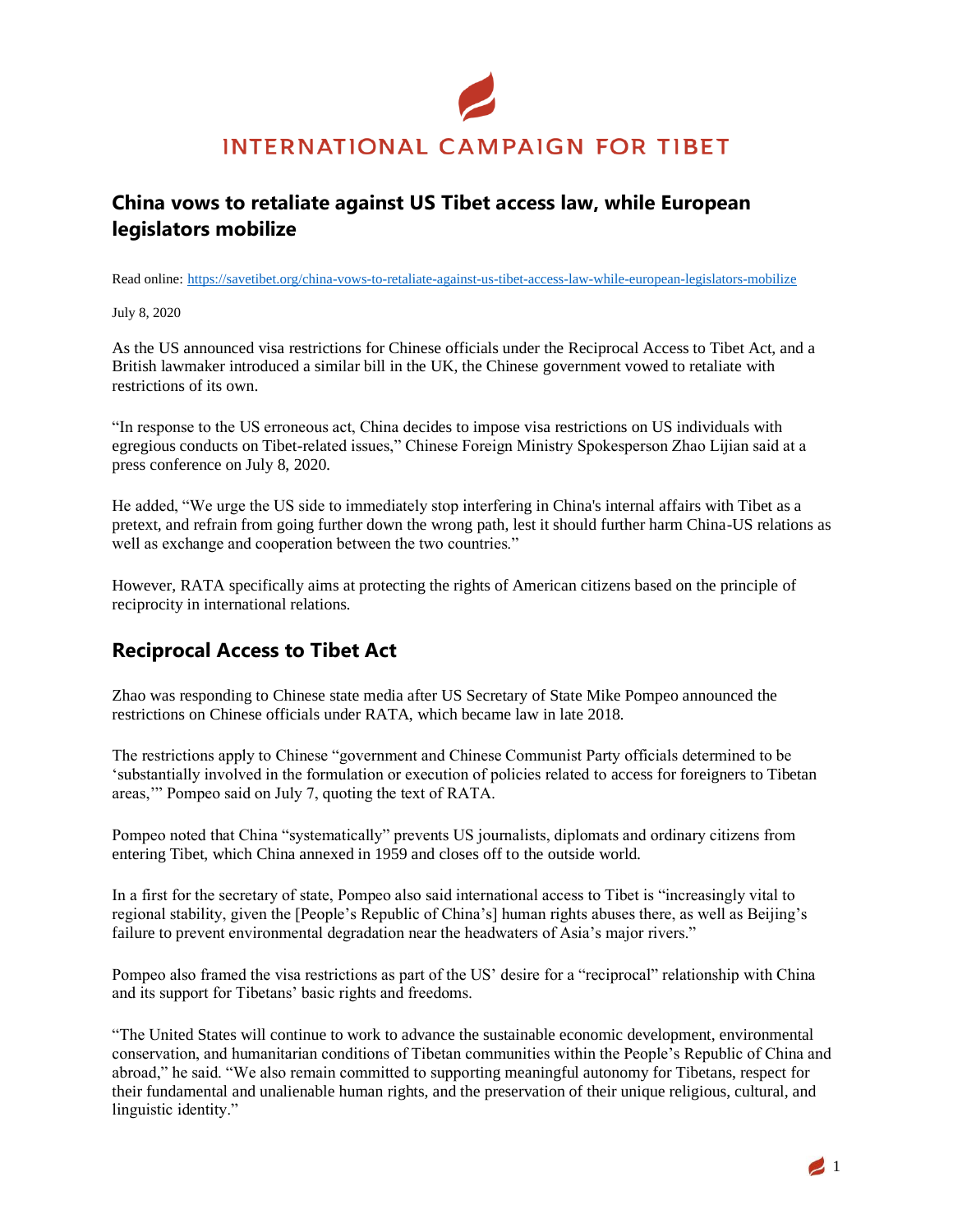Pompeo received support for his actions from several US lawmakers.

And at a press conference on July 8, Pompeo wished a belated happy birthday to the Dalai Lama, the Tibetan spiritual leader who turned 85 on Monday.

#### **Chinese propaganda**

In contrast, Zhao claimed RATA violates China's sovereignty in Tibet, the law focusing on the rights of American citizens to enjoy the same privilege of visiting Tibet that Chinese citizens have in visiting the United States.

Zhao also falsely stated that, "there's no problem with foreigners' entry into this region."

His comments conflict with a US State Department report from 2019 that documents several glaring examples of China blocking Americans' access to Tibet.

Foreign journalists also say China restricts them from entering Tibet. In its annual report earlier this year, the Foreign Correspondents' Club of China said the Tibet Autonomous Region is the only region of China that journalists need prior permission to enter. Such permission is rarely given.

A Washington Post article from 2016 also describes the TAR as "harder to visit as a journalist than North Korea."

#### **UK, European calls for reciprocity**

The US is not the only country pressuring China to allow access to Tibet. In fact, it was not the only one to do so this week.

On July 6, the Dalai Lama's 85th birthday, British Conservative Party MP Tim Loughton reintroduced his own version of RATA in the UK Parliament.

"Expressions of revulsion at China's leaders are welcome but practical action is also needed," Loughton told ICT. "That is why the Tibet Reciprocal Access legislation which passed Congress with widespread support is so important and sets a strong example of action that other governments can and should be taking too. Adopting a similar approach by the UK Government will send a further strong message to the Chinese regime that their serial flouting of basic human rights must not be tolerated and will bring consequences."

Calls for reciprocity are also growing in other European countries.

Last month, 57 parliamentarians from 19 European countries published an op-ed calling on their governments to enact RATA.

The op-ed followed an opinion piece from Josep Borrell, the EU high representative for foreign affairs and vice president of the EU Commission, who said the focus of the EU-China relationship should be "trust, transparency, and reciprocity."

# **ICT quote**

*International Campaign for Tibet President Matteo Mecacci:*